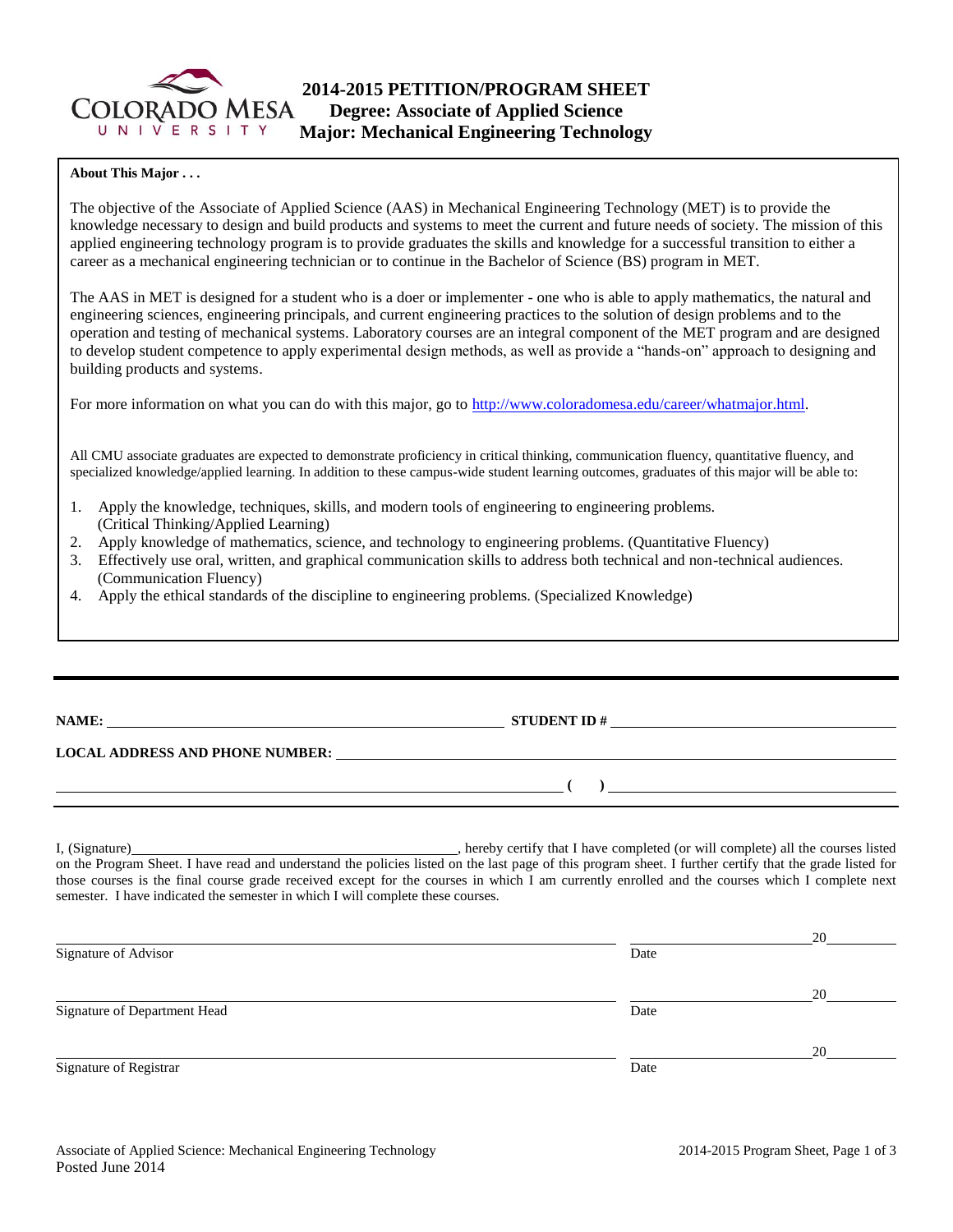### **Students should work closely with a faculty advisor when selecting and scheduling courses prior to registration.**

Degree Requirements:

- 62 semester hours total (A minimum of 16 taken at CMU in no fewer than two semesters).
- 2.00 cumulative GPA or higher in all CMU coursework
- A grade of "C" or higher must be achieved in achieved in coursework toward major content area.
- Pre-collegiate courses (usually numbered below 100) cannot be used for graduation.
- Program sheets are for advising purposes only. Because a program may have requirements specific to the degree, check with your advisor for additional guidelines, including prerequisites, grade point averages, grades, exit examinations, and other expectations. It is the student's responsibility to be aware of, and follow, all guidelines for the degree being pursued. Any exceptions or substitutions must be approved by the faculty advisor and/or Department Head. Courses related to teacher licensure must also be approved by the Teacher Education Dept.
- When filling out the program sheet a course can be used only once.
- See the "Undergraduate Graduation Requirements" in the catalog for additional graduation information.

#### **GENERAL EDUCATION REQUIREMENTS** (Minimum 15

semester hours) See the current catalog for a list of courses that fulfill the requirements below. If a course is on the general education list of options and a requirement for your major, you must use it to fulfill the major requirement and make a different selection within the general education requirement.

| Course No Title                                   |   | Sem.hrs Grade Term |
|---------------------------------------------------|---|--------------------|
| <b>Communication</b> (6 semester hours)           |   |                    |
| <b>ENGL 111 English Composition</b>               | 3 |                    |
| <b>ENGL 112 English Composition</b>               | 3 |                    |
| <b>Math: MATH 119</b> (Minimum 3 semester hours)  |   |                    |
| <b>MATH 119</b><br>Pre-Calculus                   | 5 |                    |
| Social and Behavioral Sciences (3 semester hours) |   |                    |
| SOCI 120 Technology and Society                   | 3 |                    |
| <b>History</b> (3 semester hours)                 |   |                    |
|                                                   | 3 |                    |

| Course No Title                   | Sem.hrs Grade Term |  |
|-----------------------------------|--------------------|--|
| OTHER LOWER DIVISION REOUIREMENTS |                    |  |

|          | <b>Wellness</b> (2 semester hours) |  |  |
|----------|------------------------------------|--|--|
| KINE 100 | Health and Wellness                |  |  |
| KINA 1   |                                    |  |  |

### **ASSOCIATE OF APPLIED SCIENCE: COURSE**

**REQUIREMENTS** (43 semester hours)

| <b>CHEM 121</b><br><b>CHEM 121L</b><br>Or | General Chemistry<br>General Chemistry Lab | 4<br>1         |  |
|-------------------------------------------|--------------------------------------------|----------------|--|
| <b>CHEM 131</b>                           | General Chemistry                          | 4              |  |
| <b>CHEM 131L</b>                          | General Chemistry Lab                      | 1              |  |
| <b>CSCI 130</b>                           | Intro to Engr. Computing                   | 3              |  |
| <b>PHYS 111</b>                           | <b>General Physics</b>                     | 4              |  |
| <b>PHYS 111L</b>                          | General Physics Lab                        | 1              |  |
| Оr                                        |                                            |                |  |
| <b>PHYS 131</b>                           | <b>Fundamental Mechanics</b>               | 4              |  |
| <b>PHYS 131L</b>                          | Fundamental Mechanics Lab                  | 1              |  |
| <b>ENGR 101</b>                           | Introduction to Engineering                | 1              |  |
| <b>ENGR 125</b>                           | CAD and Fabrication                        | 3              |  |
| <b>ENGR 140</b>                           | First-Year Engr. Projects                  | 3              |  |
| <b>ENGR 261</b>                           | <b>Statics and Structures</b>              | 3              |  |
| <b>MAMT 115</b>                           | Intro to Machine Shop                      | 3              |  |
| <b>MAMT 151</b>                           | Numerical Control Mach I                   | 3              |  |
| <b>MAMT</b> 155                           | Numerical Control Mach II                  | 3              |  |
| <b>MATH 135</b>                           | <b>Engineering Calculus I</b>              | $\overline{4}$ |  |
| <b>MATH 136</b>                           | <b>Engineering Calculus II</b>             | 4              |  |
| WELD 151                                  | Industrial Welding                         | 3              |  |